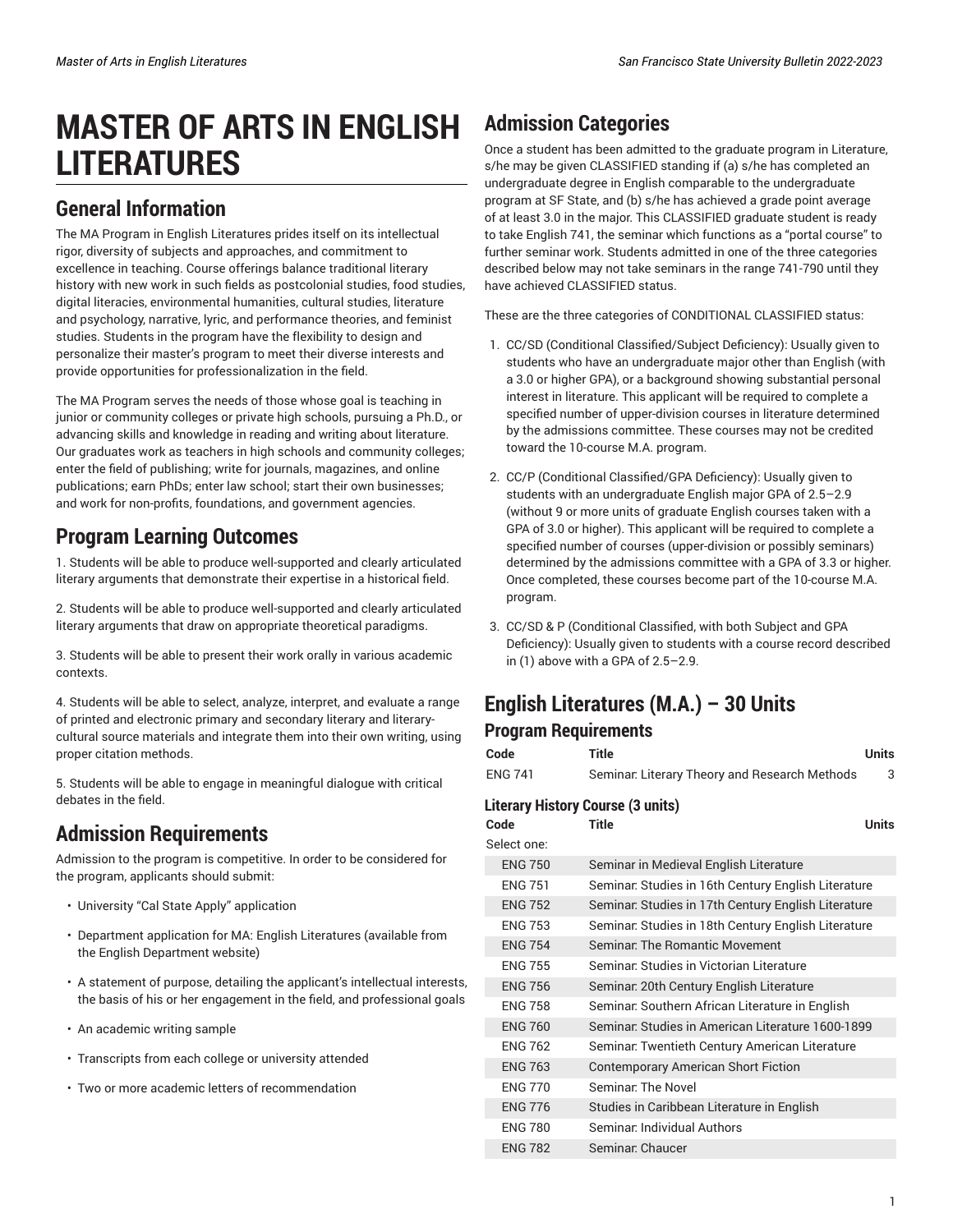|  | Master of Arts in English Literatures |
|--|---------------------------------------|
|  |                                       |

ENG 762 Seminar: Twentieth Century American Literature

| <b>ENG 785</b>                    | Seminar: Shakespeare                                   | <b>ENG 525</b>                 | <b>Studies in American Literature</b>                                   |
|-----------------------------------|--------------------------------------------------------|--------------------------------|-------------------------------------------------------------------------|
| <b>ENG 789</b>                    | Milton                                                 | <b>ENG 526</b>                 | Age of the American Renaissance: 1830-1860                              |
|                                   | or a course approved by an advisor                     | <b>ENG 527</b>                 | American Literature: 1860-1914                                          |
| <b>Literary Methods (3 units)</b> |                                                        | <b>ENG 528</b>                 | American Literature: 1914-1960                                          |
| Code                              | Title                                                  | <b>ENG 533</b><br><b>Units</b> | <b>Holocaust and Literature</b>                                         |
| Select one:                       |                                                        | <b>ENG 535</b>                 | Literature and Ecology                                                  |
| <b>ENG 742</b>                    | Seminar, Studies in Criticism                          | <b>ENG 546</b>                 | 20th Century American Jewish Women Writers                              |
| <b>ENG 744</b>                    | Seminar. Literature and Psychology                     | <b>ENG 550</b>                 | The Rise of the Novel                                                   |
| <b>ENG 746</b>                    | Seminar: Opera and Literature                          | <b>ENG 552</b>                 | <b>Modern British Novel</b>                                             |
| <b>ENG 748</b>                    | Rhetoric, Politics, and Ethics of Deconstruction       | <b>ENG 553</b>                 | <b>Classic American Novel</b>                                           |
| <b>ENG 790</b>                    | <b>Seminar: Selected Studies</b>                       | <b>ENG 554</b>                 | Modern American Novel                                                   |
| <b>ENG 800</b>                    | <b>Rhetoric for Composition Teachers</b>               | <b>ENG 555</b>                 | The Short Story                                                         |
|                                   | or a course approved by an advisor                     | <b>ENG 558</b>                 | Early Twentieth Century Poetry in the United<br><b>States</b>           |
| Code                              | <b>Graduate Literature Courses (12 units)</b><br>Title | <b>ENG 559</b><br><b>Units</b> | Middle and Late Twentieth Century Poetry in the<br><b>United States</b> |
| Select four:                      |                                                        | <b>ENG 570</b>                 | Medieval and Renaissance Drama                                          |
| <b>ENG 717</b>                    | Projects in the Teaching of Literature                 | <b>ENG 571</b>                 | Shakespeare's Rivals                                                    |
| <b>ENG 742</b>                    | Seminar: Studies in Criticism                          | <b>ENG 573</b>                 | American Drama                                                          |
| <b>ENG 744</b>                    | Seminar. Literature and Psychology                     | <b>ENG 574</b>                 | <b>Modern British Drama</b>                                             |
| <b>ENG 746</b>                    | Seminar. Opera and Literature                          | <b>ENG 580</b>                 | <b>Individual Authors</b>                                               |
| <b>ENG 748</b>                    | Rhetoric, Politics, and Ethics of Deconstruction       | <b>ENG 581</b>                 | Jane Austen                                                             |
| <b>ENG 750</b>                    | Seminar in Medieval English Literature                 | <b>ENG 583</b>                 | Shakespeare: Representative Plays                                       |
| <b>ENG 751</b>                    | Seminar: Studies in 16th Century English Literature    | <b>ENG 584</b>                 | Shakespeare: Selected Plays                                             |
| <b>ENG 752</b>                    | Seminar: Studies in 17th Century English Literature    | <b>ENG 589</b>                 | Milton                                                                  |
| <b>ENG 753</b>                    | Seminar: Studies in 18th Century English Literature    | <b>ENG 600</b>                 | Theory of Literature                                                    |
| <b>ENG 754</b>                    | Seminar. The Romantic Movement                         | <b>ENG 601</b>                 | Literature and Psychology                                               |
| <b>ENG 755</b>                    | Seminar: Studies in Victorian Literature               | <b>ENG 602</b>                 | Literature and Society                                                  |
| <b>ENG 756</b>                    | Seminar. 20th Century English Literature               | <b>ENG 611</b>                 | <b>Modern Criticism</b>                                                 |
| <b>ENG 758</b>                    | Seminar. Southern African Literature in English        | <b>ENG 612</b>                 | <b>Serial Narrative</b>                                                 |
| <b>ENG 760</b>                    | Seminar: Studies in American Literature 1600-1899      | <b>ENG 614</b>                 | Women in Literature: Authors and Characters                             |
| <b>ENG 762</b>                    | Seminar. Twentieth Century American Literature         | <b>ENG 615</b>                 | Imagery, Metaphor, and Symbol                                           |
| <b>ENG 763</b>                    | <b>Contemporary American Short Fiction</b>             | <b>ENG 630</b>                 | <b>Selected Studies</b>                                                 |
| <b>ENG 770</b>                    | Seminar: The Novel                                     | <b>ENG 633</b>                 | Queer(ing) Narrative Literature                                         |
| <b>ENG 776</b>                    | Studies in Caribbean Literature in English             | <b>ENG 636</b>                 | Greek and Roman Myth and Modern Literature                              |
| <b>ENG 780</b>                    | Seminar, Individual Authors                            | <b>ENG 638</b>                 | <b>Global Cities</b>                                                    |
| <b>ENG 782</b>                    | Seminar: Chaucer                                       | <b>ENG 640</b>                 | <b>Global Texts and Practices</b>                                       |
| <b>ENG 785</b>                    | Seminar: Shakespeare                                   | <b>ENG 717</b>                 | Projects in the Teaching of Literature                                  |
| <b>ENG 789</b>                    | Milton                                                 | <b>ENG 742</b>                 | Seminar: Studies in Criticism                                           |
| <b>ENG 790</b>                    | <b>Seminar: Selected Studies</b>                       | <b>ENG 744</b>                 | Seminar: Literature and Psychology                                      |
| <b>ENG 803</b>                    | Teaching Practicum: Literature                         | <b>ENG 746</b>                 | Seminar: Opera and Literature                                           |
| <b>ENG 820</b>                    | The Constructed Body in Literature                     | <b>ENG 748</b>                 | Rhetoric, Politics, and Ethics of Deconstruction                        |
|                                   | or courses approved by an advisor                      | <b>ENG 750</b>                 | Seminar in Medieval English Literature                                  |
|                                   |                                                        | <b>ENG 751</b>                 | Seminar: Studies in 16th Century English Literature                     |
| Electives (6 units)               |                                                        | <b>ENG 752</b>                 | Seminar: Studies in 17th Century English Literature                     |
| Code                              | Title                                                  | Units<br><b>ENG 753</b>        | Seminar: Studies in 18th Century English Literature                     |
| Select two:                       |                                                        | 6<br><b>ENG 754</b>            | Seminar: The Romantic Movement                                          |
| <b>ENG 501</b>                    | Age of Chaucer                                         | <b>ENG 755</b>                 | Seminar: Studies in Victorian Literature                                |
| <b>ENG 503</b>                    | Studies in Medieval Literature                         | <b>ENG 756</b>                 | Seminar: 20th Century English Literature                                |
| <b>ENG 510</b>                    | The Age of Wit                                         | <b>ENG 758</b>                 | Seminar: Southern African Literature in English                         |
| <b>ENG 512</b>                    | 18th-Century British Women Writers                     | <b>ENG 760</b>                 | Seminar: Studies in American Literature 1600-1899                       |
| <b>ENG 514</b>                    | Age of the Romantics                                   | FMO 762                        | Cominer Twentieth Contumy American Literature                           |

| ×<br>٠ |  |
|--------|--|
|        |  |
|        |  |

ENG 524 Contemporary American Short Story